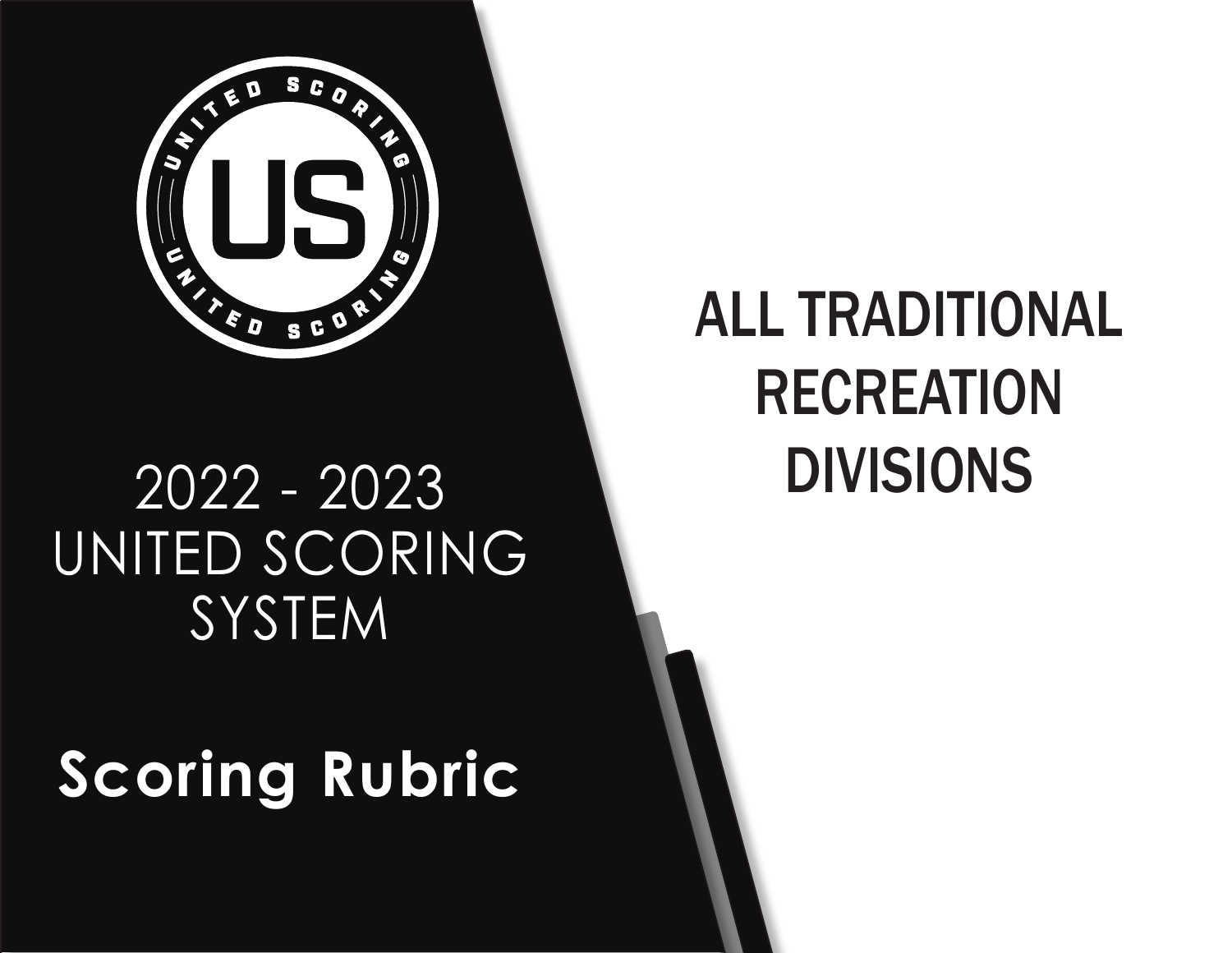

# 2022 - 2023 UNITED SCORING SYSTEM - BUILDING

TRADITIONAL RECREATION

Version: 6.8.2022

#### STUNT DIFFICULTY

STUNT SKILLS WILL ONLY RECEIVE FULL CREDIT IF THEY SHOW CONTROL THROUGH THE POP OR TRANSITION TO ANOTHER SKILL.

| 2.5 | Skills performed do not meet 3.0 requirement                                                                                              |
|-----|-------------------------------------------------------------------------------------------------------------------------------------------|
| 3.0 | 4 different level appropriate skills performed by Most of the team                                                                        |
| 3.5 | 2 different level appropriate skills performed by Most of the team at the<br>same time rippled or synchronized without recycling athletes |
| 4.0 | 3 different level appropriate skills performed by Most of the team at the<br>same time rippled or synchronized without recycling athletes |

## BUILDING QUANTITY CHART

| # OF                 |                 | <b>NUMBER OF GROUPS</b> |                |  |
|----------------------|-----------------|-------------------------|----------------|--|
| ATH-<br><b>LETES</b> | <b>MAJORITY</b> | <b>MOST</b>             | <b>MAX</b>     |  |
| $5 - 11$             | 1               | $\mathbf 1$             | $\overline{2}$ |  |
| $12 - 15$            | $\mathbf 1$     | $\overline{2}$          | 3              |  |
| $16 - 19$            | $\overline{2}$  | 3                       | 4              |  |
| $20 - 23$            | 3               | $\overline{4}$          | 5              |  |
| $24 - 27$            | $\overline{4}$  | 5                       | 6              |  |
| $28 - 30$            | 5               | 6                       | 7              |  |

### **STUNT DRIVERS**

Once a Stunt Difficulty score is determined, each stunt skill will be evaluated based on the following criteria: Degree of Difficulty, Max Participation, Pace and Connection. Each category has a maximum number of points, outlined in the charts below for a total of .9 points.

#### DEGREE OF DIFFICULTY (0 - 0.6)

|         | Level Appropriate skill by<br><b>MOST</b> | Advanced/Elite skill by<br><b>MOST</b> |
|---------|-------------------------------------------|----------------------------------------|
| Skill 1 | 0.1<br>0 <sub>R</sub>                     | 0.2                                    |
| Skill 2 | 0.1<br>0 <sub>R</sub>                     | 0.2                                    |
| Skill 3 | 0.1<br><b>OR</b>                          | 0.2                                    |

#### MAX PARTICIPATION (0 - 0.2)

#### Level Appropriate Skill by MAX groups **1998 1998 1998 1998 1999 1999 1999 1999 1999 1999 1999 1999 1999 1999 1999 1999 1999 1999 1999 1999 1999 1999 1999 1999 1999 1999 1**

PACE & CONNECTION (0 - 0.1)

Majority of the sequence has a consistent/quick pace & connection  $\vert$  0.1

# PYRAMID DIFFICULTY

|  | $2.0 - 2.5$ | <b>BELOW</b> | Skills performed do not meet Low range requirement                                     |
|--|-------------|--------------|----------------------------------------------------------------------------------------|
|  | $2.5 - 3.0$ | LOW          | 2 different level appropriate skills and 2 structures                                  |
|  | $3.0 - 3.5$ | <b>MID</b>   | 3 different level appropriate skills and 2 structures<br>performed by Most of the team |
|  |             |              |                                                                                        |

# PYRAMID DIFFICULTY DRIVERS

Degree of Difficulty:

- Maximizing the number of groups performing each level appropriate transition
- Utilizing level appropriate stunts into structures/within sequence
- Combination of skills (level and non-level appropriate)
- Pace & Connection of skills performed

# ADDITIONAL INFORMATION

Skills that are not required to be synchronized may be cumulative to meet a difficulty requirement.

Structure - Two or more stunts connected to one another

BODY POSITIONS

• Lib and platform are not considered body positions

• Body positions include: Stretch, bow and arrow, arabesque, scale, scorpion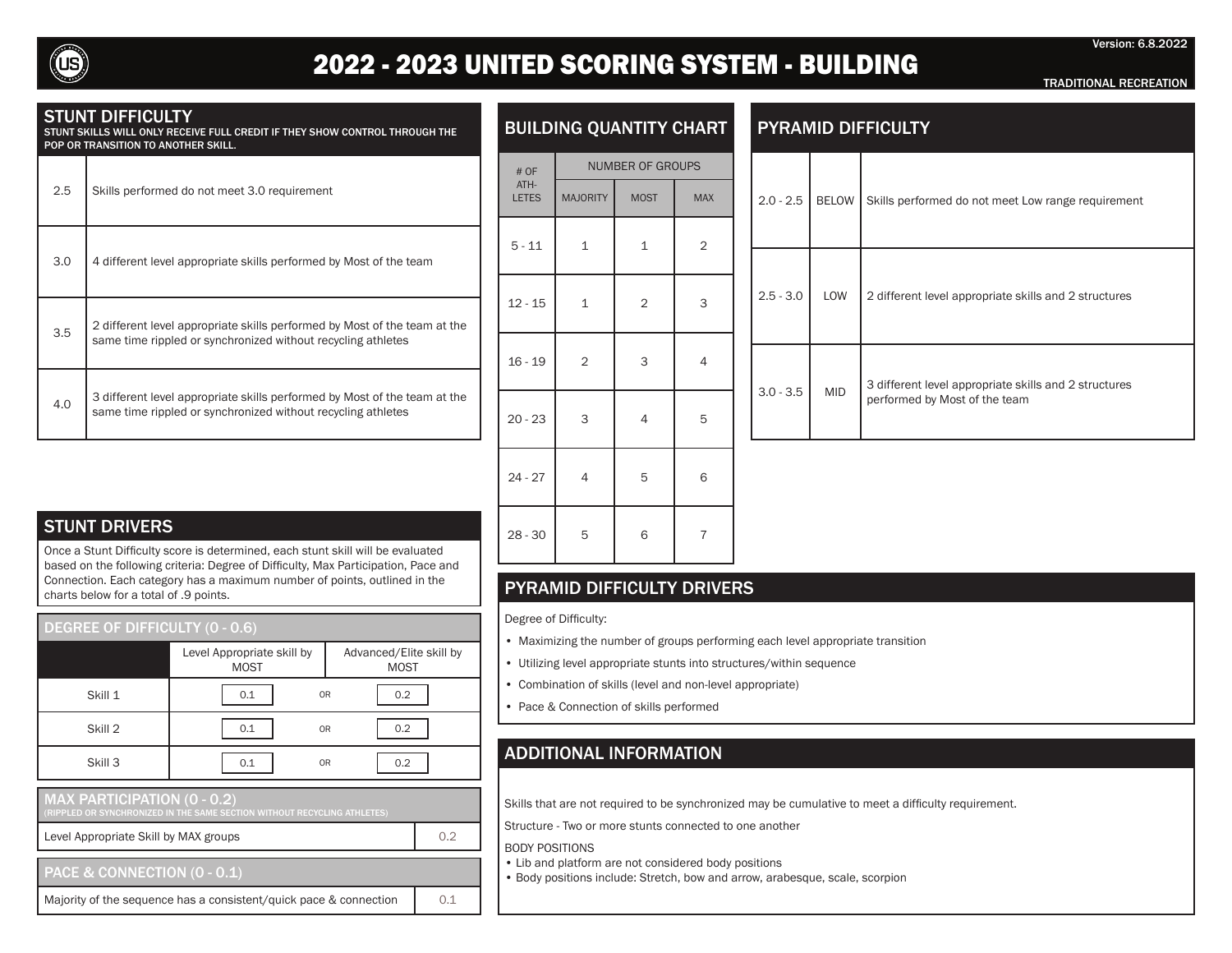

# 2022 - 2023 UNITED SCORING SYSTEM - TUMBLING

Version: 6.8.2022

#### TRADITIONAL RECREATION

#### JUMP DIFFICULTY

JUMPS MUST USE A WHIP APPROACH TO BE CONSIDERED CONNECTED. WHIP APPROACH- CONTINUOUS MOVEMENT THROUGH SWING, CONNECTING 2 OR MORE JUMPS.

| 0.5 | Skills performed do not meet 1.0 requirement                                                                              |
|-----|---------------------------------------------------------------------------------------------------------------------------|
| 1.0 | MOST of the team performs 1 advanced jump                                                                                 |
| 1.5 | MOST of the team performs 2 advanced jumps must be synchronized.<br>but DO NOT need to be connected or include a variety. |
| 2.0 | MAX of the team performs 3 advanced jumps must be synchronized.<br>but DO NOT need to be connected or include a variety.  |

# TUMBLING/JUMP QUANTITY

| <b>CHART</b>            |                 |             |            |
|-------------------------|-----------------|-------------|------------|
| # OF<br><b>ATHLETES</b> | <b>MAJORITY</b> | <b>MOST</b> | <b>MAX</b> |
| $5 - 11$                | 5               | 6           | 7          |
| $12 - 15$               | 6               | 7           | 9          |
| $16 - 19$               | 8               | 10          | 12         |
| $20 - 23$               | 10              | 13          | 16         |
| $24 - 27$               | 12              | 15          | 19         |
| $28 - 30$               | 14              | 18          | 22         |

# ADDITIONAL INFORMATION

- Tumbling passes must land on feet to be considered level appropriate and receive difficulty credit (i.e. jump 3/4 front flip to seat, back handsprings which lands in a prone position, etc. would not count).
- Jumps within a pass will not break up the pass (i.e. Toe Touch-BHS-Toe Touch-BHS is 1 pass in L3).
- T-Jumps are not considered a jump and will break up a pass into two separate passes.
- L2- No skills out of a RO that are ILLEGAL in L1 will count for level appropriate credit (i.e. RO - Backward Roll).
- L3- No skills out of a BHS step out 1⁄2 turn that are ILLEGAL in L2 will count for level appropriate credit.

# JUMPS

• Variety - at least 2 different jumps. Performing the same jump with different legs doesn't constitute as variety. (I.e. left/right hurdler)

- Jump skills must land on feet to be considered level appropriate and receive difficulty credit (i.e. jumps that land on knee(s) or seat, etc. would not count).
- Basic Jumps: Spread Eagle, Tuck Jump
- Advanced Jumps: Pike, Right/Left Hurdlers (front or side), Toe Touch, Double Nine

# STANDING TUMBLING DIFFICULTY

| 1.5 | Skills performed do not meet 2.0 requirement           |
|-----|--------------------------------------------------------|
| 2.0 | Majority of the team performs a level appropriate pass |
| 2.5 | Most of the team performs a level appropriate pass     |

# RUNNING TUMBLING DIFFICULTY

1.5 Skills performed do not meet 2.0 requirement 2.0 | Majority of the team performs a level appropriate pass

2.5 | Most of the team performs a level appropriate pass

# TUMBLING DRIVERS

Once a Standing and/or Running Tumbling Difficulty score is determined, each skill/pass will be evaluated based on the following criteria: Degree of Difficulty & Max Participation. Each category has a maximum number of points, outlined in the charts below for a total of .6 point.

#### DEGREE OF DIFFICULTY (0 - 0.3)

|              | Level Appropriate Skill/Pass<br>by MOST |                | Advanced/Elite Skill/Pass<br>by MOST |
|--------------|-----------------------------------------|----------------|--------------------------------------|
| Skill/Pass 1 | 0.2                                     | 0 <sub>R</sub> | 0.3                                  |

| <b>MAX PARTICIPATION IN THE SAME SECTION (0 - 0.3)</b><br>(Same Section* - Single portion of the routine where skills from a skill set are performed) |     |  |
|-------------------------------------------------------------------------------------------------------------------------------------------------------|-----|--|
| Level Appropriate/Advanced/Elite - Skill/Pass by MAJORITY                                                                                             | 0.1 |  |
| Level Appropriate - Skill/Pass by MOST                                                                                                                | 0.2 |  |
| Advanced/Elite - Skill/Pass by MOST                                                                                                                   | 0.3 |  |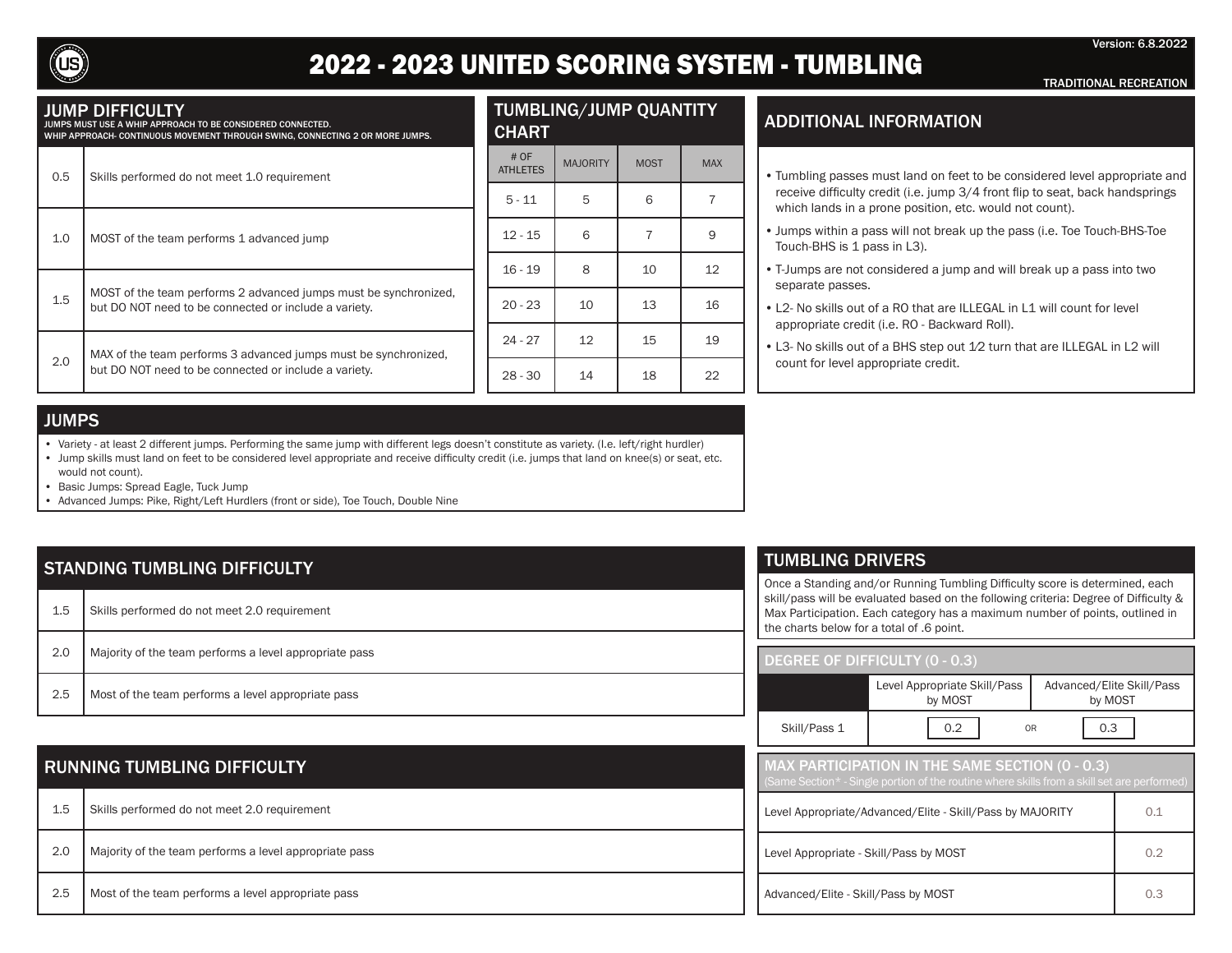

TRADITIONAL RECREATION

Version: 6.8.2022

## EXECUTION - STUNT/PYRAMID & STANDING/RUNNING TUMBLING

Athletes are expected to demonstrate excellent technique when performing each skill. A team's execution will be determined by all athletes performing the skill.

- Scores will start at a 4.0 and may be reduced by .1, .2 or .3 based on the lack of technical execution of each driver
- 4.0 • .1 - Minor technique issues by the team, not just 1 athlete in Tumbling or 1 athlete in Stunts/ Pyramid
	- .2 Multiple technique issues by the team
	- .3 Widespread technique issues by the team
	- No more than .3 will be taken off for a single driver.
	- Stylistic differences will not factor into a teams' Execution score.

# STUNT/PYRAMID DRIVERS

| Each driver may include, but is not limited to, the below examples: |                                                                                                                                                                                              |  |
|---------------------------------------------------------------------|----------------------------------------------------------------------------------------------------------------------------------------------------------------------------------------------|--|
| <b>Top Person</b>                                                   | • Body control<br>• Uniform flexibility<br>• Legs straight/locked and toes pointed                                                                                                           |  |
| <b>Bases/Spotters</b>                                               | • Stability of the stunt<br>• Solid stance<br>• Feet stationary                                                                                                                              |  |
| <b>Transitions</b>                                                  | • Entries<br>• Dismounts<br>• Control from skill to skill                                                                                                                                    |  |
| Synchronization*                                                    | • Timing<br>*Teams that do not perform at least 1 level appropriate skill/transition by 2<br>or more groups in Stunts and Pyramids will automatically receive .3 off for<br>Synchronization. |  |

# EXECUTION - JUMPS

Athletes are expected to demonstrate excellent technique when performing each skill. A team's execution will be determined by all athletes performing the skill.

- Scores will start at a 2.0 and may be reduced by .1, .2 or .3 based on the lack of technical execution of each driver
- 2.0 • .1 - Minor technique issues by the team, not just 1 athlete in Jumps
	- .2 Multiple technique issues by the team
	- .3 Widespread technique issues by the team
	- No more than .3 will be taken off for a single driver.
	- Stylistic differences will not factor into a teams' Execution score.

| <b>JUMP DRIVERS</b><br>Each driver may include, but is not limited to, the below examples: |                                                                                                                                                     |  |
|--------------------------------------------------------------------------------------------|-----------------------------------------------------------------------------------------------------------------------------------------------------|--|
| <b>Arm Placement</b>                                                                       | • Approach<br>• Consistent entry<br>• Swing/prep<br>• Arm position within jump(s)                                                                   |  |
| <b>Leg Placement</b>                                                                       | • Straight legs<br>• Pointed toes<br>• Hip placement/rotation/Hyperextension<br>• Height<br>• Legs/feet together<br>• Chest placement<br>• Landings |  |
| <b>Synchronization</b>                                                                     | • Timing (The value deducted will not exceed 0.1)                                                                                                   |  |

| STANDING/RUNNING TUMBLING DRIVERS<br>Each driver may include, but is not limited to, the below examples: |                                                                                                                                                            |  |
|----------------------------------------------------------------------------------------------------------|------------------------------------------------------------------------------------------------------------------------------------------------------------|--|
| <b>Approach</b>                                                                                          | • Arm placement into a pass/skill<br>• Swing/prep<br>• Chest placement                                                                                     |  |
| <b>Body Control</b>                                                                                      | • Head placement<br>• Arm/shoulder placement in skills<br>• Hips<br>• Leg placement in skills<br>• Control from skill to skill in a pass<br>• Pointed toes |  |
| <b>Landings</b>                                                                                          | • Controlled<br>• Chest placement<br>• Finished pass/skill<br>• Incomplete twisting skills                                                                 |  |
| Synchronization*                                                                                         | • Timing<br>*Teams that do not perform at least 1 level appropriate pass synchronized in a<br>group will automatically receive .3 off for Synchronization. |  |